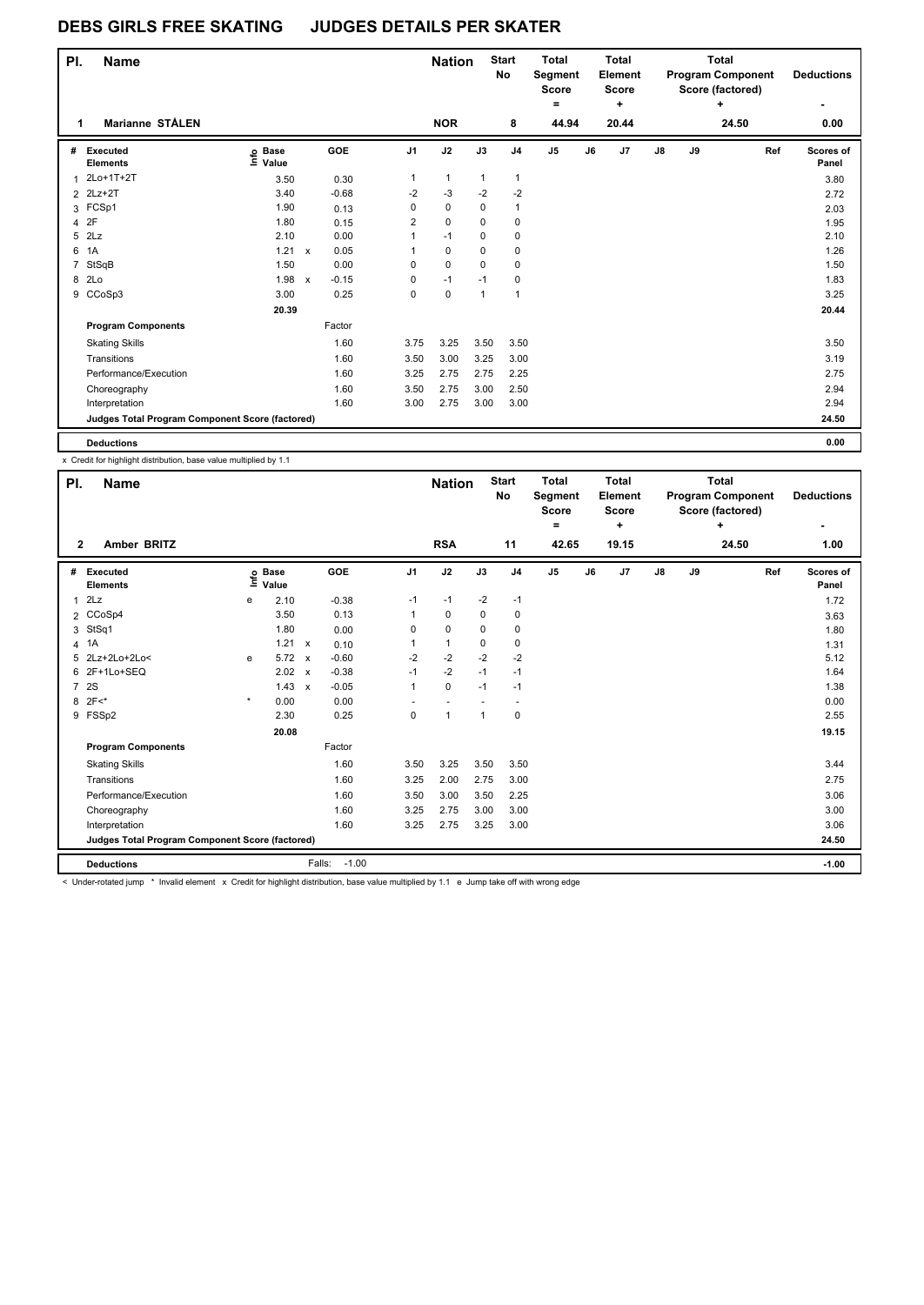| PI.            | <b>Name</b>                                     |         |                   |              |         |                | <b>Nation</b> |              | <b>Start</b><br>No | <b>Total</b><br>Segment<br><b>Score</b><br>۰ |    | <b>Total</b><br>Element<br>Score<br>÷ |               |    | <b>Total</b><br><b>Program Component</b><br>Score (factored)<br>٠ | <b>Deductions</b>  |
|----------------|-------------------------------------------------|---------|-------------------|--------------|---------|----------------|---------------|--------------|--------------------|----------------------------------------------|----|---------------------------------------|---------------|----|-------------------------------------------------------------------|--------------------|
| 3              | <b>Ida BERTHELSEN</b>                           |         |                   |              |         |                | <b>NOR</b>    |              | 5                  | 41.37                                        |    | 16.64                                 |               |    | 24.73                                                             | 0.00               |
| #              | Executed<br><b>Elements</b>                     |         | e Base<br>⊑ Value |              | GOE     | J <sub>1</sub> | J2            | J3           | J <sub>4</sub>     | $\mathsf{J}5$                                | J6 | J7                                    | $\mathsf{J}8$ | J9 | Ref                                                               | Scores of<br>Panel |
| $\mathbf{1}$   | 2Lo                                             |         | 1.80              |              | $-0.60$ | $-2$           | $-2$          | $-2$         | $-2$               |                                              |    |                                       |               |    |                                                                   | 1.20               |
| $\overline{2}$ | 2S                                              |         | 1.30              |              | 0.00    | 0              | 0             | 0            | 0                  |                                              |    |                                       |               |    |                                                                   | 1.30               |
| 3              | CCoSp3                                          |         | 3.00              |              | 0.13    | 1              | $\mathbf 0$   | $\Omega$     | 0                  |                                              |    |                                       |               |    |                                                                   | 3.13               |
| 4              | $2S+2Lo<$                                       | $\prec$ | 2.60              |              | $-0.20$ | $-1$           | $-1$          | $-1$         | $-1$               |                                              |    |                                       |               |    |                                                                   | 2.40               |
| 5              | 1A+1Lo+2F<<                                     | <<      | 2.31              | $\mathsf{x}$ | $-0.40$ | $-2$           | $-2$          | $-2$         | $-2$               |                                              |    |                                       |               |    |                                                                   | 1.91               |
| 6              | 1A                                              |         | 1.21              | $\mathsf{x}$ | 0.10    | 1              | $\mathbf{1}$  | $\Omega$     | 0                  |                                              |    |                                       |               |    |                                                                   | 1.31               |
| 7              | FSSp1                                           |         | 2.00              |              | 0.10    | 0              | $-2$          | $\mathbf{1}$ | 1                  |                                              |    |                                       |               |    |                                                                   | 2.10               |
| 8              | StSq1                                           |         | 1.80              |              | 0.18    | $-1$           | 0             | $\mathbf{1}$ | 1                  |                                              |    |                                       |               |    |                                                                   | 1.98               |
|                | 9 1A                                            |         | 1.21              | $\mathsf{x}$ | 0.10    | $\mathbf{1}$   | $\mathbf{1}$  | $\mathbf 0$  | 0                  |                                              |    |                                       |               |    |                                                                   | 1.31               |
|                |                                                 |         | 17.23             |              |         |                |               |              |                    |                                              |    |                                       |               |    |                                                                   | 16.64              |
|                | <b>Program Components</b>                       |         |                   |              | Factor  |                |               |              |                    |                                              |    |                                       |               |    |                                                                   |                    |
|                | <b>Skating Skills</b>                           |         |                   |              | 1.60    | 3.25           | 2.75          | 3.25         | 3.25               |                                              |    |                                       |               |    |                                                                   | 3.13               |
|                | Transitions                                     |         |                   |              | 1.60    | 2.50           | 3.00          | 3.00         | 3.00               |                                              |    |                                       |               |    |                                                                   | 2.88               |
|                | Performance/Execution                           |         |                   |              | 1.60    | 2.75           | 2.75          | 3.50         | 3.50               |                                              |    |                                       |               |    |                                                                   | 3.13               |
|                | Choreography                                    |         |                   |              | 1.60    | 3.25           | 3.25          | 3.50         | 3.00               |                                              |    |                                       |               |    |                                                                   | 3.25               |
|                | Interpretation                                  |         |                   |              | 1.60    | 2.50           | 2.75          | 3.75         | 3.25               |                                              |    |                                       |               |    |                                                                   | 3.06               |
|                | Judges Total Program Component Score (factored) |         |                   |              |         |                |               |              |                    |                                              |    |                                       |               |    |                                                                   | 24.73              |
|                | <b>Deductions</b>                               |         |                   |              |         |                |               |              |                    |                                              |    |                                       |               |    |                                                                   | 0.00               |

< Under-rotated jump << Downgraded jump x Credit for highlight distribution, base value multiplied by 1.1

| PI.            | <b>Name</b>                                                                                                                                                                                                                    |         |                                  |                           |         |                | <b>Nation</b>  |          | <b>Start</b><br>No | <b>Total</b><br><b>Segment</b><br><b>Score</b> |    | <b>Total</b><br>Element<br><b>Score</b> |               |    | <b>Total</b><br><b>Program Component</b><br>Score (factored) |     | <b>Deductions</b>  |
|----------------|--------------------------------------------------------------------------------------------------------------------------------------------------------------------------------------------------------------------------------|---------|----------------------------------|---------------------------|---------|----------------|----------------|----------|--------------------|------------------------------------------------|----|-----------------------------------------|---------------|----|--------------------------------------------------------------|-----|--------------------|
|                |                                                                                                                                                                                                                                |         |                                  |                           |         |                |                |          |                    | ۰                                              |    | $\ddot{}$                               |               |    | ٠                                                            |     | ۰                  |
| 4              | <b>Andrea LAE</b>                                                                                                                                                                                                              |         |                                  |                           |         |                | <b>NOR</b>     |          | 12                 | 40.22                                          |    | 16.08                                   |               |    | 24.14                                                        |     | 0.00               |
| #              | Executed<br><b>Elements</b>                                                                                                                                                                                                    |         | <b>Base</b><br>e Base<br>⊑ Value |                           | GOE     | J <sub>1</sub> | J2             | J3       | J <sub>4</sub>     | $\mathsf{J}5$                                  | J6 | J7                                      | $\mathsf{J}8$ | J9 |                                                              | Ref | Scores of<br>Panel |
| $\mathbf{1}$   | 1Lz                                                                                                                                                                                                                            |         | 0.60                             |                           | $-0.08$ | $-1$           | $\mathbf 0$    | $-1$     | $-1$               |                                                |    |                                         |               |    |                                                              |     | 0.52               |
|                | 2 2Lo<+1Lo+2T<                                                                                                                                                                                                                 | $\prec$ | 2.70                             |                           | $-0.75$ | $-2$           | $-3$           | $-2$     | $-3$               |                                                |    |                                         |               |    |                                                              |     | 1.95               |
|                | 3 CCoSp2                                                                                                                                                                                                                       |         | 2.50                             |                           | 0.13    | 1              | $\mathbf 0$    | $\Omega$ | 0                  |                                                |    |                                         |               |    |                                                              |     | 2.63               |
|                | 4 2S+1Lo                                                                                                                                                                                                                       |         | 1.98                             | $\boldsymbol{\mathsf{x}}$ | $-0.05$ | $-1$           | $\mathbf 0$    | 0        | 0                  |                                                |    |                                         |               |    |                                                              |     | 1.93               |
| 5              | 2T                                                                                                                                                                                                                             |         | 1.43                             | $\mathsf{x}$              | 0.00    | 0              | 0              | 0        | 0                  |                                                |    |                                         |               |    |                                                              |     | 1.43               |
| 6              | 1A                                                                                                                                                                                                                             |         | 1.21                             | $\mathbf{x}$              | 0.10    | 1              | $\mathbf{1}$   | $\Omega$ | 0                  |                                                |    |                                         |               |    |                                                              |     | 1.31               |
| $\overline{7}$ | 2S                                                                                                                                                                                                                             |         | 1.43                             | $\boldsymbol{\mathsf{x}}$ | 0.00    | $\Omega$       | $\Omega$       | $\Omega$ | 0                  |                                                |    |                                         |               |    |                                                              |     | 1.43               |
| 8              | StSq2                                                                                                                                                                                                                          |         | 2.60                             |                           | 0.25    | 1              | 1              | $\Omega$ | 0                  |                                                |    |                                         |               |    |                                                              |     | 2.85               |
|                | 9 FCSp1                                                                                                                                                                                                                        |         | 1.90                             |                           | 0.13    | 0              | $\overline{1}$ | $\Omega$ | $\mathbf 0$        |                                                |    |                                         |               |    |                                                              |     | 2.03               |
|                |                                                                                                                                                                                                                                |         | 16.35                            |                           |         |                |                |          |                    |                                                |    |                                         |               |    |                                                              |     | 16.08              |
|                | <b>Program Components</b>                                                                                                                                                                                                      |         |                                  |                           | Factor  |                |                |          |                    |                                                |    |                                         |               |    |                                                              |     |                    |
|                | <b>Skating Skills</b>                                                                                                                                                                                                          |         |                                  |                           | 1.60    | 3.75           | 3.50           | 3.25     | 3.00               |                                                |    |                                         |               |    |                                                              |     | 3.38               |
|                | Transitions                                                                                                                                                                                                                    |         |                                  |                           | 1.60    | 2.75           | 3.25           | 3.00     | 2.50               |                                                |    |                                         |               |    |                                                              |     | 2.88               |
|                | Performance/Execution                                                                                                                                                                                                          |         |                                  |                           | 1.60    | 3.25           | 2.75           | 3.25     | 2.25               |                                                |    |                                         |               |    |                                                              |     | 2.88               |
|                | Choreography                                                                                                                                                                                                                   |         |                                  |                           | 1.60    | 3.50           | 3.25           | 3.25     | 2.50               |                                                |    |                                         |               |    |                                                              |     | 3.13               |
|                | Interpretation                                                                                                                                                                                                                 |         |                                  |                           | 1.60    | 2.75           | 3.00           | 3.00     | 2.50               |                                                |    |                                         |               |    |                                                              |     | 2.81               |
|                | Judges Total Program Component Score (factored)                                                                                                                                                                                |         |                                  |                           |         |                |                |          |                    |                                                |    |                                         |               |    |                                                              |     | 24.14              |
|                | <b>Deductions</b>                                                                                                                                                                                                              |         |                                  |                           |         |                |                |          |                    |                                                |    |                                         |               |    |                                                              |     | 0.00               |
|                | a metal production of the contract of the contract of the contract of the contract of the contract of the contract of the contract of the contract of the contract of the contract of the contract of the contract of the cont |         |                                  |                           |         |                |                |          |                    |                                                |    |                                         |               |    |                                                              |     |                    |

< Under-rotated jump x Credit for highlight distribution, base value multiplied by 1.1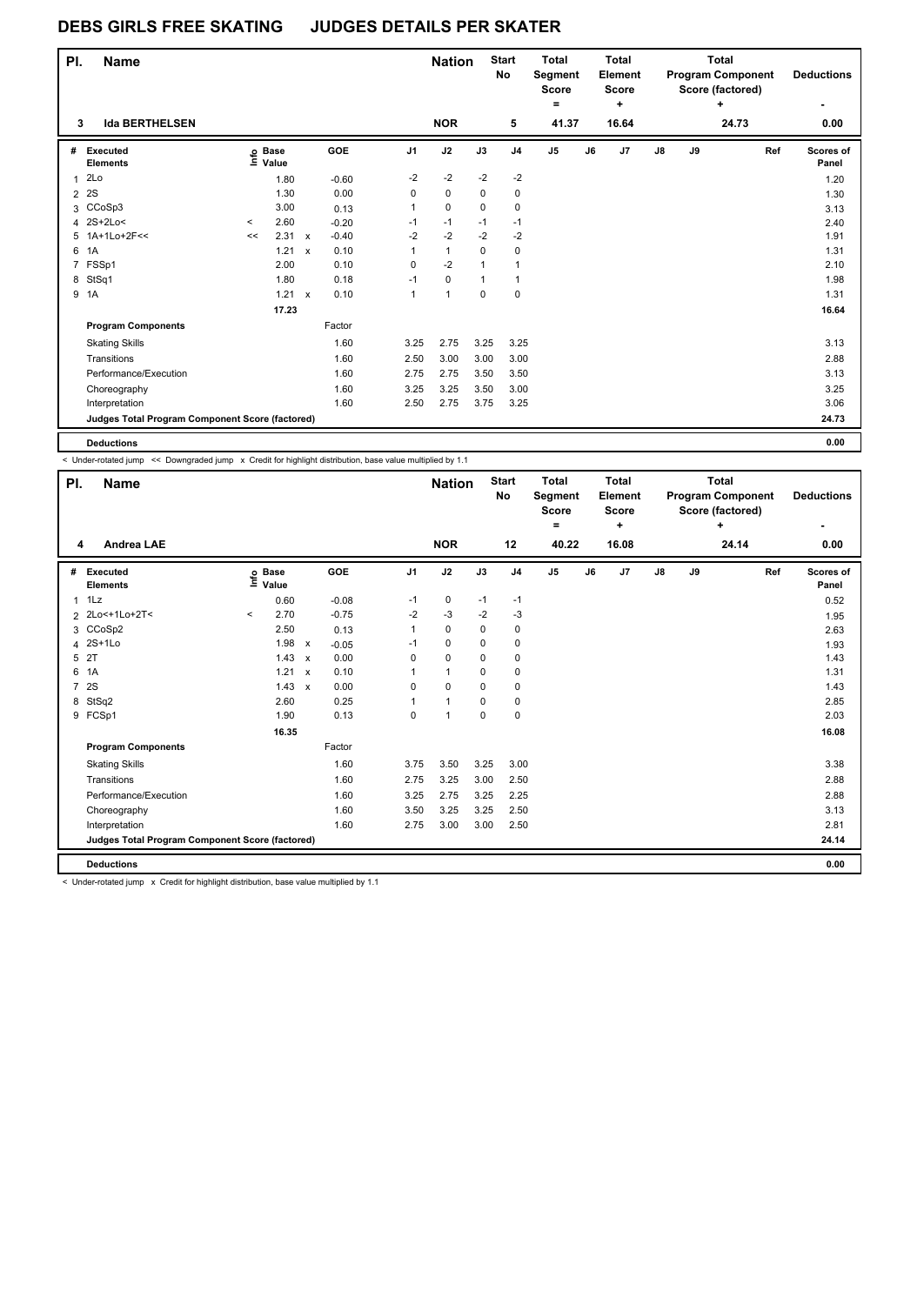| PI.            | <b>Name</b>                                     |                   |                           |         |                | <b>Nation</b> |             | <b>Start</b><br>No | <b>Total</b><br>Segment<br><b>Score</b><br>۰ |    | <b>Total</b><br>Element<br><b>Score</b><br>÷ |               |    | <b>Total</b><br><b>Program Component</b><br>Score (factored) | <b>Deductions</b>  |
|----------------|-------------------------------------------------|-------------------|---------------------------|---------|----------------|---------------|-------------|--------------------|----------------------------------------------|----|----------------------------------------------|---------------|----|--------------------------------------------------------------|--------------------|
| 5              | Rebecka TRANUNG HOLTEBU                         |                   |                           |         |                | <b>NOR</b>    |             | $\overline{7}$     | 39.61                                        |    | 17.20                                        |               |    | 22.41                                                        | 0.00               |
| #              | Executed<br><b>Elements</b>                     | e Base<br>⊑ Value |                           | GOE     | J <sub>1</sub> | J2            | J3          | J <sub>4</sub>     | J <sub>5</sub>                               | J6 | J7                                           | $\mathsf{J}8$ | J9 | Ref                                                          | Scores of<br>Panel |
| $\mathbf{1}$   | $2T+2T$                                         | 2.60              |                           | 0.00    | 0              | 0             | 0           | 0                  |                                              |    |                                              |               |    |                                                              | 2.60               |
| $\overline{2}$ | 2Lo                                             | 1.80              |                           | 0.08    | 0              | $\mathbf{1}$  | 0           | 0                  |                                              |    |                                              |               |    |                                                              | 1.88               |
| 3              | 2F                                              | 1.80              |                           | $-0.15$ | $-1$           | $-1$          | 0           | 0                  |                                              |    |                                              |               |    |                                                              | 1.65               |
|                | 4 FSSp1                                         | 2.00              |                           | $-0.23$ | $-1$           | $-2$          | $\mathbf 0$ | 0                  |                                              |    |                                              |               |    |                                                              | 1.77               |
| 5              | 2Lz                                             | 2.31              | $\boldsymbol{\mathsf{x}}$ | $-0.23$ | $-1$           | $-1$          | $-1$        | 0                  |                                              |    |                                              |               |    |                                                              | 2.08               |
| 6              | 2S+1T+1Lo                                       | 2.42              | $\mathsf{x}$              | 0.00    | 0              | 0             | $\mathbf 0$ | 0                  |                                              |    |                                              |               |    |                                                              | 2.42               |
|                | 7 CCoSp2                                        | 2.50              |                           | $-0.60$ | $-2$           | $-2$          | $-2$        | $-2$               |                                              |    |                                              |               |    |                                                              | 1.90               |
| 8              | StSq1                                           | 1.80              |                           | 0.00    | 0              | $\mathbf 0$   | 0           | 0                  |                                              |    |                                              |               |    |                                                              | 1.80               |
|                | 9 1A                                            | 1.10              |                           | 0.00    | 0              | 0             | $\mathbf 0$ | 0                  |                                              |    |                                              |               |    |                                                              | 1.10               |
|                |                                                 | 18.33             |                           |         |                |               |             |                    |                                              |    |                                              |               |    |                                                              | 17.20              |
|                | <b>Program Components</b>                       |                   |                           | Factor  |                |               |             |                    |                                              |    |                                              |               |    |                                                              |                    |
|                | <b>Skating Skills</b>                           |                   |                           | 1.60    | 3.50           | 3.00          | 3.25        | 3.00               |                                              |    |                                              |               |    |                                                              | 3.19               |
|                | Transitions                                     |                   |                           | 1.60    | 2.75           | 2.50          | 2.50        | 2.75               |                                              |    |                                              |               |    |                                                              | 2.63               |
|                | Performance/Execution                           |                   |                           | 1.60    | 2.75           | 3.00          | 2.75        | 2.50               |                                              |    |                                              |               |    |                                                              | 2.75               |
|                | Choreography                                    |                   |                           | 1.60    | 3.25           | 2.25          | 2.75        | 2.75               |                                              |    |                                              |               |    |                                                              | 2.75               |
|                | Interpretation                                  |                   |                           | 1.60    | 2.50           | 2.75          | 2.75        | 2.75               |                                              |    |                                              |               |    |                                                              | 2.69               |
|                | Judges Total Program Component Score (factored) |                   |                           |         |                |               |             |                    |                                              |    |                                              |               |    |                                                              | 22.41              |
|                | <b>Deductions</b>                               |                   |                           |         |                |               |             |                    |                                              |    |                                              |               |    |                                                              | 0.00               |

x Credit for highlight distribution, base value multiplied by 1.1

| ۰<br>٠<br>÷                                                                                                                                                                  |                    |
|------------------------------------------------------------------------------------------------------------------------------------------------------------------------------|--------------------|
| <b>NOR</b><br>6<br>36.78<br>17.57<br>20.21<br>Mathilde Austdahl SANDØY<br>6                                                                                                  | 1.00               |
| J2<br>GOE<br>J <sub>1</sub><br>J3<br>J5<br>J <sub>7</sub><br>J8<br>J9<br>J <sub>4</sub><br>J6<br>Ref<br>#<br>Executed<br><b>Base</b><br>e Base<br>⊆ Value<br><b>Elements</b> | Scores of<br>Panel |
| 1A+2Lo+2T<br>$\pmb{0}$<br>0<br>0<br>0<br>4.20<br>0.00<br>1                                                                                                                   | 4.20               |
| 2 CCoSp4<br>3.50<br>0.13<br>0<br>0<br>0<br>1                                                                                                                                 | 3.63               |
| StSq2<br>2.60<br>0<br>0<br>0<br>0.13<br>3                                                                                                                                    | 2.73               |
| 2F<<br>1.43<br>$-3$<br>$-3$<br>-3<br>$-3$<br>$\prec$<br>$\mathsf{x}$<br>$-0.90$<br>4                                                                                         | 0.53               |
| $-2$<br>$2F+1T$<br>2.42<br>$-0.53$<br>$-2$<br>$-1$<br>$-2$<br>5<br>$\boldsymbol{\mathsf{x}}$                                                                                 | 1.89               |
| -3<br>$-3$<br>$-2$<br>$-2$<br>2Lz<br>1.65<br>6<br>$-0.75$<br>$\mathsf{x}$<br>e                                                                                               | 0.90               |
| $-2$<br>$-2$<br>$-2$<br>$-2$<br>7 FCSpB<br>1.60<br>$-0.60$                                                                                                                   | 1.00               |
| <b>2S</b><br>1.43<br>0.00<br>0<br>0<br>8<br>0<br>0<br>$\boldsymbol{\mathsf{x}}$                                                                                              | 1.43               |
| 9<br>1A<br>1.21<br>0.05<br>0<br>0<br>0<br>1<br>$\boldsymbol{\mathsf{x}}$                                                                                                     | 1.26               |
| 20.04                                                                                                                                                                        | 17.57              |
| Factor<br><b>Program Components</b>                                                                                                                                          |                    |
| 1.60<br>2.50<br>3.25<br>2.75<br><b>Skating Skills</b><br>3.50                                                                                                                | 3.00               |
| Transitions<br>1.60<br>2.25<br>2.50<br>2.75<br>2.50                                                                                                                          | 2.50               |
| Performance/Execution<br>1.60<br>2.25<br>2.50<br>2.50<br>2.00                                                                                                                | 2.31               |
| 1.60<br>2.00<br>2.50<br>2.75<br>2.50<br>Choreography                                                                                                                         | 2.44               |
| 1.60<br>2.25<br>2.25<br>2.50<br>2.50<br>Interpretation                                                                                                                       | 2.38               |
| Judges Total Program Component Score (factored)                                                                                                                              | 20.21              |
| <b>Deductions</b><br>Falls:<br>$-1.00$                                                                                                                                       | $-1.00$            |

< Under-rotated jump x Credit for highlight distribution, base value multiplied by 1.1 e Jump take off with wrong edge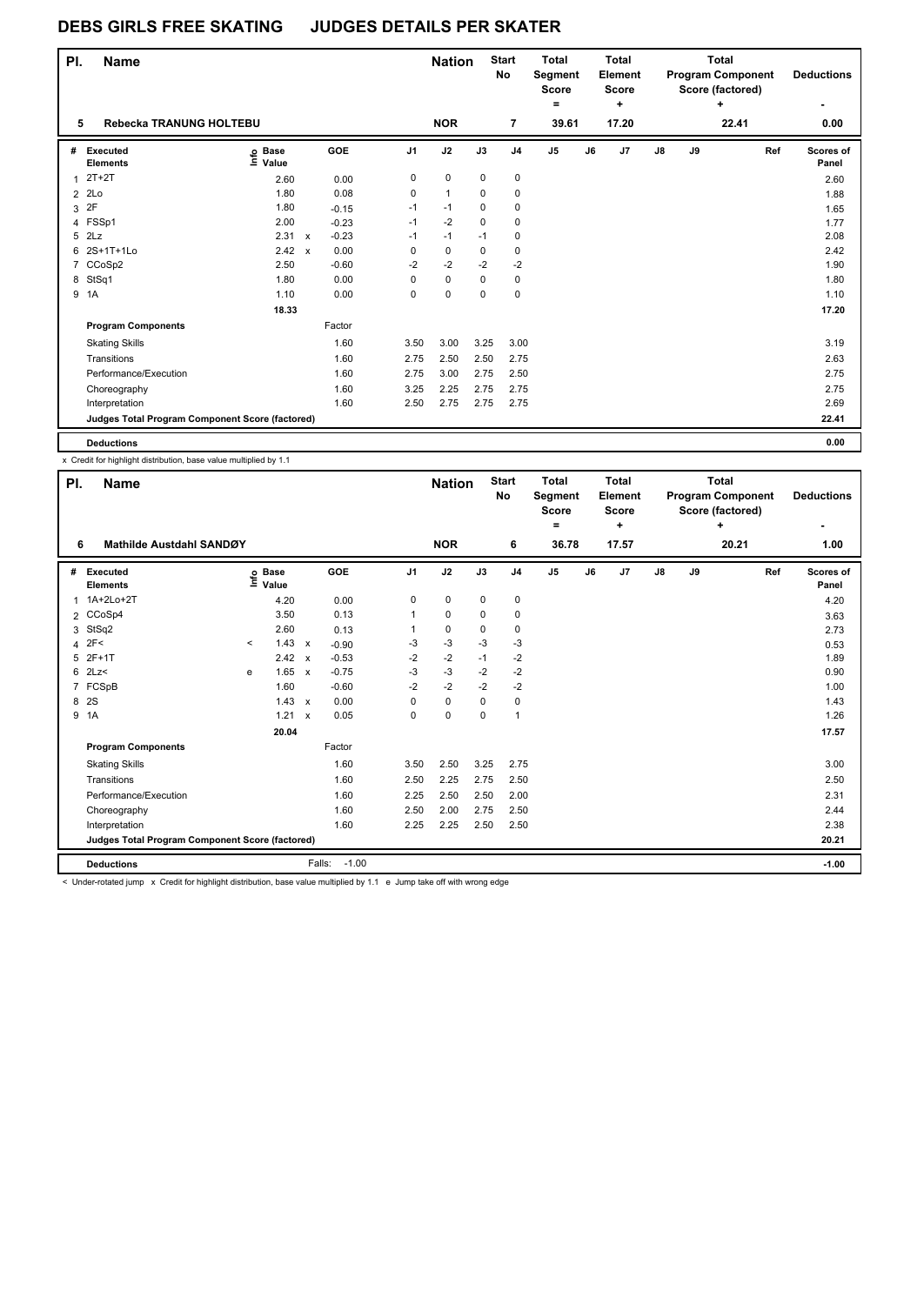| PI.            | <b>Name</b>                                     |         |                   |                           |                   |                | <b>Nation</b> |             | <b>Start</b><br>No | <b>Total</b><br>Segment<br><b>Score</b><br>$=$ |    | <b>Total</b><br>Element<br><b>Score</b><br>٠ |    |    | <b>Total</b><br><b>Program Component</b><br>Score (factored)<br>$\ddot{}$ | <b>Deductions</b>  |
|----------------|-------------------------------------------------|---------|-------------------|---------------------------|-------------------|----------------|---------------|-------------|--------------------|------------------------------------------------|----|----------------------------------------------|----|----|---------------------------------------------------------------------------|--------------------|
| 7              | Silja Anna SKULSTAD URANG                       |         |                   |                           |                   |                | <b>NOR</b>    |             | 10                 | 36.20                                          |    | 16.79                                        |    |    | 20.41                                                                     | 1.00               |
| #              | Executed<br><b>Elements</b>                     |         | e Base<br>⊑ Value |                           | GOE               | J <sub>1</sub> | J2            | J3          | J <sub>4</sub>     | J <sub>5</sub>                                 | J6 | J7                                           | J8 | J9 | Ref                                                                       | Scores of<br>Panel |
|                | 12LO                                            |         | 1.80              |                           | $-0.90$           | $-3$           | $-3$          | $-3$        | $-3$               |                                                |    |                                              |    |    |                                                                           | 0.90               |
| $\overline{2}$ | 1A                                              |         | 1.10              |                           | 0.00              | 0              | $\Omega$      | $\Omega$    | 0                  |                                                |    |                                              |    |    |                                                                           | 1.10               |
| 3              | FSSp2                                           |         | 2.30              |                           | $-0.08$           | $-1$           | 0             | $\Omega$    | 0                  |                                                |    |                                              |    |    |                                                                           | 2.22               |
| 4              | 2F                                              |         | 1.80              |                           | $-0.38$           | $-2$           | $-1$          | $-1$        | $-1$               |                                                |    |                                              |    |    |                                                                           | 1.42               |
| 5              | 1Lz                                             | e       | 0.66              | $\mathbf{x}$              | $-0.13$           | $-1$           | $-1$          | $-2$        | $-1$               |                                                |    |                                              |    |    |                                                                           | 0.53               |
|                | 6 2Lo+2T<+1T                                    | $\prec$ | 3.41              | $\boldsymbol{\mathsf{x}}$ | $-0.68$           | $-2$           | $-3$          | $-2$        | $-2$               |                                                |    |                                              |    |    |                                                                           | 2.73               |
|                | 7 2S+2T                                         |         | 2.86              | $\mathsf{x}$              | $-0.15$           | $-1$           | $-1$          | $\Omega$    | $-1$               |                                                |    |                                              |    |    |                                                                           | 2.71               |
|                | 8 StSq1                                         |         | 1.80              |                           | 0.00              | 0              | 0             | 0           | 0                  |                                                |    |                                              |    |    |                                                                           | 1.80               |
|                | 9 CCoSp3                                        |         | 3.00              |                           | 0.38              | 1              | $\mathbf{1}$  | $\mathbf 0$ | 1                  |                                                |    |                                              |    |    |                                                                           | 3.38               |
|                |                                                 |         | 18.73             |                           |                   |                |               |             |                    |                                                |    |                                              |    |    |                                                                           | 16.79              |
|                | <b>Program Components</b>                       |         |                   |                           | Factor            |                |               |             |                    |                                                |    |                                              |    |    |                                                                           |                    |
|                | <b>Skating Skills</b>                           |         |                   |                           | 1.60              | 3.25           | 2.75          | 3.00        | 2.75               |                                                |    |                                              |    |    |                                                                           | 2.94               |
|                | Transitions                                     |         |                   |                           | 1.60              | 2.50           | 1.75          | 2.75        | 2.50               |                                                |    |                                              |    |    |                                                                           | 2.38               |
|                | Performance/Execution                           |         |                   |                           | 1.60              | 2.50           | 2.75          | 2.50        | 2.25               |                                                |    |                                              |    |    |                                                                           | 2.50               |
|                | Choreography                                    |         |                   |                           | 1.60              | 2.50           | 2.00          | 3.00        | 2.25               |                                                |    |                                              |    |    |                                                                           | 2.44               |
|                | Interpretation                                  |         |                   |                           | 1.60              | 2.25           | 2.50          | 2.75        | 2.50               |                                                |    |                                              |    |    |                                                                           | 2.50               |
|                | Judges Total Program Component Score (factored) |         |                   |                           |                   |                |               |             |                    |                                                |    |                                              |    |    |                                                                           | 20.41              |
|                | <b>Deductions</b>                               |         |                   |                           | $-1.00$<br>Falls: |                |               |             |                    |                                                |    |                                              |    |    |                                                                           | $-1.00$            |

< Under-rotated jump x Credit for highlight distribution, base value multiplied by 1.1 e Jump take off with wrong edge

| PI.            | <b>Name</b>                                     |         |                      |              |         |                | <b>Nation</b> |             | <b>Start</b><br>No | <b>Total</b><br>Segment<br><b>Score</b><br>٠ |    | <b>Total</b><br>Element<br><b>Score</b><br>$\ddot{}$ |               |    | <b>Total</b><br><b>Program Component</b><br>Score (factored)<br>÷ |     | <b>Deductions</b>  |
|----------------|-------------------------------------------------|---------|----------------------|--------------|---------|----------------|---------------|-------------|--------------------|----------------------------------------------|----|------------------------------------------------------|---------------|----|-------------------------------------------------------------------|-----|--------------------|
| 8              | <b>Vanessa GJERDE</b>                           |         |                      |              |         |                | <b>NOR</b>    |             | 9                  | 35.59                                        |    | 14.18                                                |               |    | 21.41                                                             |     | ۰<br>0.00          |
| #              | Executed<br><b>Elements</b>                     | ١nfo    | <b>Base</b><br>Value |              | GOE     | J <sub>1</sub> | J2            | J3          | J <sub>4</sub>     | $\mathsf{J}5$                                | J6 | J7                                                   | $\mathsf{J}8$ | J9 |                                                                   | Ref | Scores of<br>Panel |
| 1              | 2Lo<                                            | $\,<\,$ | 1.30                 |              | $-0.60$ | $-2$           | $-2$          | $-2$        | $-2$               |                                              |    |                                                      |               |    |                                                                   |     | 0.70               |
|                | $2$ 1 Lz                                        |         | 0.60                 |              | 0.00    | 0              | 0             | $\mathbf 0$ | 0                  |                                              |    |                                                      |               |    |                                                                   |     | 0.60               |
| 3              | 2F<+1T                                          | e       | 1.70                 |              | $-0.75$ | $-3$           | $-2$          | $-3$        | $-2$               |                                              |    |                                                      |               |    |                                                                   |     | 0.95               |
| 4              | CCoSp3                                          |         | 3.00                 |              | $-0.08$ | $-1$           | $\pmb{0}$     | 0           | 0                  |                                              |    |                                                      |               |    |                                                                   |     | 2.92               |
| 5              | 1A                                              |         | 1.21                 | $\mathbf{x}$ | 0.00    | $\Omega$       | $\mathbf 0$   | $\Omega$    | 0                  |                                              |    |                                                      |               |    |                                                                   |     | 1.21               |
| 6              | 1A+1Lo+2S                                       |         | 3.19                 | $\mathsf{x}$ | $-0.20$ | $-1$           | $-1$          | $-1$        | $-1$               |                                              |    |                                                      |               |    |                                                                   |     | 2.99               |
| $\overline{7}$ | 2S                                              |         | 1.43                 | $\mathbf{x}$ | 0.00    | $\Omega$       | $\mathbf 0$   | $\mathbf 0$ | 0                  |                                              |    |                                                      |               |    |                                                                   |     | 1.43               |
| 8              | StSq1                                           |         | 1.80                 |              | 0.13    | 0              | $\mathbf 0$   | $\mathbf 0$ | 1                  |                                              |    |                                                      |               |    |                                                                   |     | 1.93               |
|                | 9 FCSp1                                         |         | 1.90                 |              | $-0.45$ | $-2$           | $-2$          | $-1$        | $-1$               |                                              |    |                                                      |               |    |                                                                   |     | 1.45               |
|                |                                                 |         | 16.13                |              |         |                |               |             |                    |                                              |    |                                                      |               |    |                                                                   |     | 14.18              |
|                | <b>Program Components</b>                       |         |                      |              | Factor  |                |               |             |                    |                                              |    |                                                      |               |    |                                                                   |     |                    |
|                | <b>Skating Skills</b>                           |         |                      |              | 1.60    | 3.25           | 2.25          | 2.75        | 2.50               |                                              |    |                                                      |               |    |                                                                   |     | 2.69               |
|                | Transitions                                     |         |                      |              | 1.60    | 2.25           | 2.00          | 2.50        | 2.50               |                                              |    |                                                      |               |    |                                                                   |     | 2.31               |
|                | Performance/Execution                           |         |                      |              | 1.60    | 2.50           | 3.00          | 3.25        | 2.25               |                                              |    |                                                      |               |    |                                                                   |     | 2.75               |
|                | Choreography                                    |         |                      |              | 1.60    | 3.25           | 2.50          | 3.00        | 2.25               |                                              |    |                                                      |               |    |                                                                   |     | 2.75               |
|                | Interpretation                                  |         |                      |              | 1.60    | 2.50           | 3.00          | 3.00        | 3.00               |                                              |    |                                                      |               |    |                                                                   |     | 2.88               |
|                | Judges Total Program Component Score (factored) |         |                      |              |         |                |               |             |                    |                                              |    |                                                      |               |    |                                                                   |     | 21.41              |
|                | <b>Deductions</b>                               |         |                      |              |         |                |               |             |                    |                                              |    |                                                      |               |    |                                                                   |     | 0.00               |

< Under-rotated jump x Credit for highlight distribution, base value multiplied by 1.1 e Jump take off with wrong edge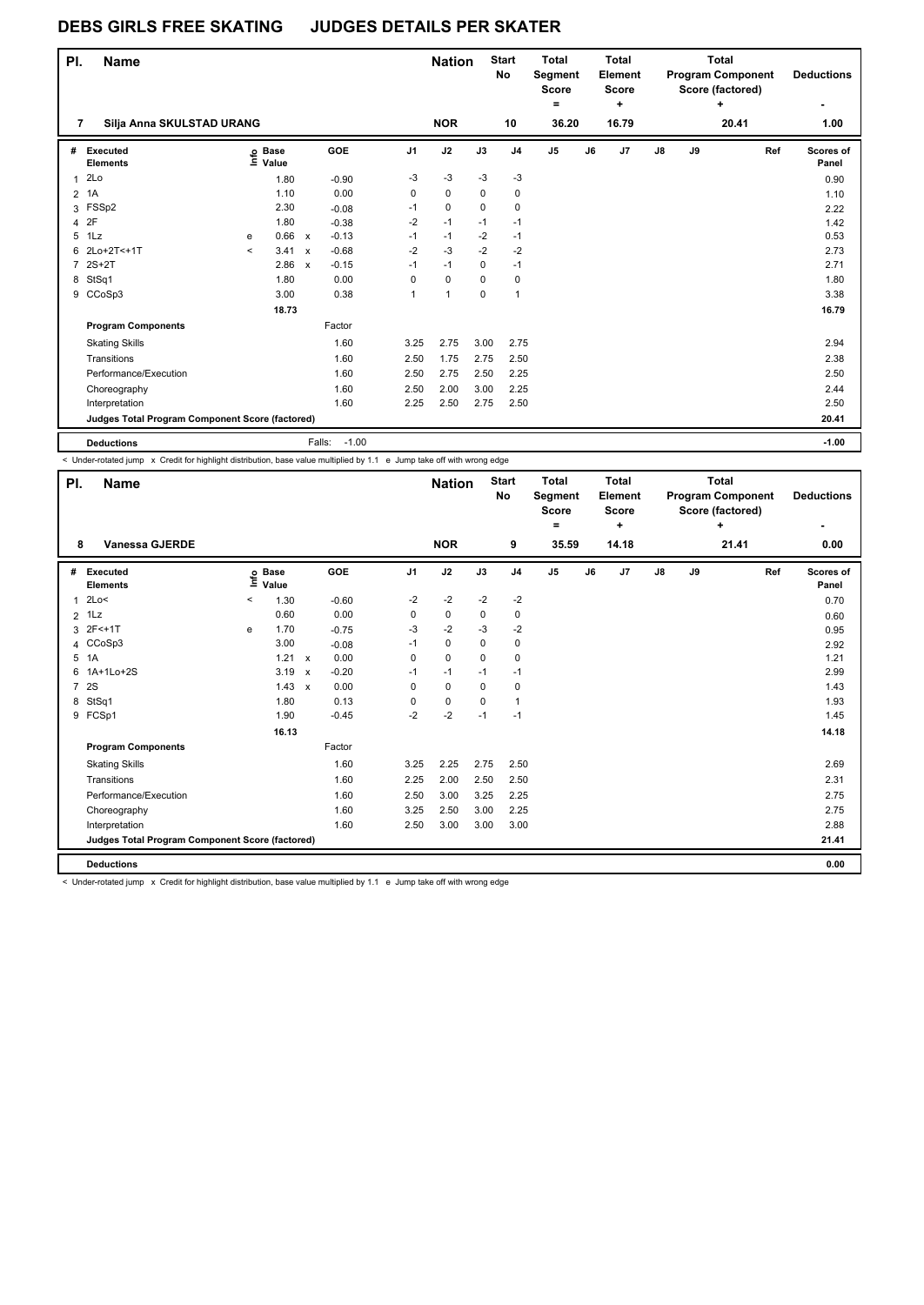| PI.            | <b>Name</b>                                     |                   |              |         |                | <b>Nation</b> |             | <b>Start</b><br><b>No</b> | <b>Total</b><br>Segment<br><b>Score</b><br>$\equiv$ |    | Total<br>Element<br><b>Score</b><br>÷ |    |    | Total<br><b>Program Component</b><br>Score (factored)<br>٠ | <b>Deductions</b>  |
|----------------|-------------------------------------------------|-------------------|--------------|---------|----------------|---------------|-------------|---------------------------|-----------------------------------------------------|----|---------------------------------------|----|----|------------------------------------------------------------|--------------------|
| 9              | <b>Kristine Suk Kwam CHENG</b>                  |                   |              |         |                | <b>NOR</b>    |             | 3                         | 34.10                                               |    | 13.98                                 |    |    | 20.12                                                      | 0.00               |
| #              | <b>Executed</b><br><b>Elements</b>              | e Base<br>≡ Value |              | GOE     | J <sub>1</sub> | J2            | J3          | J <sub>4</sub>            | J <sub>5</sub>                                      | J6 | J <sub>7</sub>                        | J8 | J9 | Ref                                                        | Scores of<br>Panel |
| 1              | 2S                                              | 1.30              |              | 0.00    | 0              | 0             | 0           | 0                         |                                                     |    |                                       |    |    |                                                            | 1.30               |
|                | 2 2F                                            | 1.80              |              | 0.00    | 0              | 0             | 0           | 0                         |                                                     |    |                                       |    |    |                                                            | 1.80               |
| 3              | $2Lo+2T$                                        | 3.10              |              | $-0.45$ | $-2$           | $-2$          | $-1$        | $-1$                      |                                                     |    |                                       |    |    |                                                            | 2.65               |
| 4              | StSq1                                           | 1.80              |              | $-0.08$ | $-1$           | $\mathbf 0$   | $\mathbf 0$ | 0                         |                                                     |    |                                       |    |    |                                                            | 1.72               |
| 5              | $2S+2T$                                         | 2.86              | $\mathsf{x}$ | $-0.05$ | 0              | $-1$          | 0           | 0                         |                                                     |    |                                       |    |    |                                                            | 2.81               |
|                | 6 CCoSp1                                        | 2.00              |              | $-0.53$ | $-2$           | $-1$          | $-2$        | $-2$                      |                                                     |    |                                       |    |    |                                                            | 1.47               |
| $\overline{7}$ | 1A                                              | 1.21              | $\mathsf{x}$ | 0.10    | $\mathbf{1}$   | $\mathbf{1}$  | $\mathbf 0$ | 0                         |                                                     |    |                                       |    |    |                                                            | 1.31               |
| 8              | $2Lo*$                                          | $\star$<br>0.00   |              | 0.00    |                |               |             |                           |                                                     |    |                                       |    |    |                                                            | 0.00               |
|                | 9 FCSpB                                         | 1.60              |              | $-0.68$ | $-2$           | $-3$          | $-2$        | $-2$                      |                                                     |    |                                       |    |    |                                                            | 0.92               |
|                |                                                 | 15.67             |              |         |                |               |             |                           |                                                     |    |                                       |    |    |                                                            | 13.98              |
|                | <b>Program Components</b>                       |                   |              | Factor  |                |               |             |                           |                                                     |    |                                       |    |    |                                                            |                    |
|                | <b>Skating Skills</b>                           |                   |              | 1.60    | 2.75           | 3.00          | 2.50        | 2.75                      |                                                     |    |                                       |    |    |                                                            | 2.75               |
|                | Transitions                                     |                   |              | 1.60    | 2.00           | 2.75          | 2.25        | 2.25                      |                                                     |    |                                       |    |    |                                                            | 2.31               |
|                | Performance/Execution                           |                   |              | 1.60    | 2.50           | 2.50          | 2.25        | 2.25                      |                                                     |    |                                       |    |    |                                                            | 2.38               |
|                | Choreography                                    |                   |              | 1.60    | 2.00           | 3.25          | 2.50        | 2.25                      |                                                     |    |                                       |    |    |                                                            | 2.50               |
|                | Interpretation                                  |                   |              | 1.60    | 2.25           | 3.00          | 2.75        | 2.50                      |                                                     |    |                                       |    |    |                                                            | 2.63               |
|                | Judges Total Program Component Score (factored) |                   |              |         |                |               |             |                           |                                                     |    |                                       |    |    |                                                            | 20.12              |
|                | <b>Deductions</b>                               |                   |              |         |                |               |             |                           |                                                     |    |                                       |    |    |                                                            | 0.00               |

\* Invalid element x Credit for highlight distribution, base value multiplied by 1.1

| PI. | <b>Name</b>                                     |                           |                           |         |                | <b>Nation</b> |             | <b>Start</b><br>No | <b>Total</b><br>Segment<br><b>Score</b><br>۰ |    | <b>Total</b><br>Element<br><b>Score</b><br>٠ |    |    | <b>Total</b><br><b>Program Component</b><br>Score (factored)<br>٠ |     | <b>Deductions</b>  |
|-----|-------------------------------------------------|---------------------------|---------------------------|---------|----------------|---------------|-------------|--------------------|----------------------------------------------|----|----------------------------------------------|----|----|-------------------------------------------------------------------|-----|--------------------|
| 10  | <b>Nina JOAKIMSEN</b>                           |                           |                           |         |                | <b>NOR</b>    |             | 4                  | 32.15                                        |    | 15.94                                        |    |    | 18.21                                                             |     | 2.00               |
| #   | <b>Executed</b><br><b>Elements</b>              | <b>Base</b><br>e<br>Value |                           | GOE     | J <sub>1</sub> | J2            | J3          | J <sub>4</sub>     | J <sub>5</sub>                               | J6 | J <sub>7</sub>                               | J8 | J9 |                                                                   | Ref | Scores of<br>Panel |
| 1   | 1A+1Lo+2Lo                                      | 3.40                      |                           | 0.08    | 1              | $\mathbf 0$   | $\mathbf 0$ | $\mathbf 0$        |                                              |    |                                              |    |    |                                                                   |     | 3.48               |
| 2   | 2S                                              | 1.30                      |                           | 0.00    | 0              | 0             | 0           | 0                  |                                              |    |                                              |    |    |                                                                   |     | 1.30               |
| 3   | StSq1                                           | 1.80                      |                           | 0.00    | 0              | $\mathbf 0$   | 0           | 0                  |                                              |    |                                              |    |    |                                                                   |     | 1.80               |
| 4   | FCSp1                                           | 1.90                      |                           | $-0.15$ | $-1$           | $-1$          | 0           | 0                  |                                              |    |                                              |    |    |                                                                   |     | 1.75               |
| 5   | 1A                                              | 1.21                      | $\mathsf{x}$              | 0.00    | 0              | $\pmb{0}$     | 0           | 0                  |                                              |    |                                              |    |    |                                                                   |     | 1.21               |
| 6   | $2S+2Lo$                                        | 3.41                      | $\mathsf{x}$              | $-0.90$ | $-3$           | $-3$          | $-3$        | $-3$               |                                              |    |                                              |    |    |                                                                   |     | 2.51               |
| 7   | CCoSp1                                          | 2.00                      |                           | $-0.15$ | $-1$           | $\mathbf 0$   | $-1$        | 0                  |                                              |    |                                              |    |    |                                                                   |     | 1.85               |
| 8   | 2T                                              | 1.43                      | $\boldsymbol{\mathsf{x}}$ | $-0.60$ | $-3$           | $-3$          | $-3$        | $-3$               |                                              |    |                                              |    |    |                                                                   |     | 0.83               |
| 9   | 1A                                              | 1.21                      | $\boldsymbol{\mathsf{x}}$ | 0.00    | 0              | 0             | 0           | 0                  |                                              |    |                                              |    |    |                                                                   |     | 1.21               |
|     |                                                 | 17.66                     |                           |         |                |               |             |                    |                                              |    |                                              |    |    |                                                                   |     | 15.94              |
|     | <b>Program Components</b>                       |                           |                           | Factor  |                |               |             |                    |                                              |    |                                              |    |    |                                                                   |     |                    |
|     | <b>Skating Skills</b>                           |                           |                           | 1.60    | 2.50           | 2.00          | 2.50        | 2.50               |                                              |    |                                              |    |    |                                                                   |     | 2.38               |
|     | Transitions                                     |                           |                           | 1.60    | 2.25           | 2.25          | 2.25        | 2.50               |                                              |    |                                              |    |    |                                                                   |     | 2.31               |
|     | Performance/Execution                           |                           |                           | 1.60    | 2.25           | 2.25          | 2.50        | 2.25               |                                              |    |                                              |    |    |                                                                   |     | 2.31               |
|     | Choreography                                    |                           |                           | 1.60    | 2.00           | 1.75          | 2.50        | 2.50               |                                              |    |                                              |    |    |                                                                   |     | 2.19               |
|     | Interpretation                                  |                           |                           | 1.60    | 1.75           | 2.00          | 2.50        | 2.50               |                                              |    |                                              |    |    |                                                                   |     | 2.19               |
|     | Judges Total Program Component Score (factored) |                           |                           |         |                |               |             |                    |                                              |    |                                              |    |    |                                                                   |     | 18.21              |
|     | <b>Deductions</b>                               |                           | Falls:                    | $-2.00$ |                |               |             |                    |                                              |    |                                              |    |    |                                                                   |     | $-2.00$            |

x Credit for highlight distribution, base value multiplied by 1.1